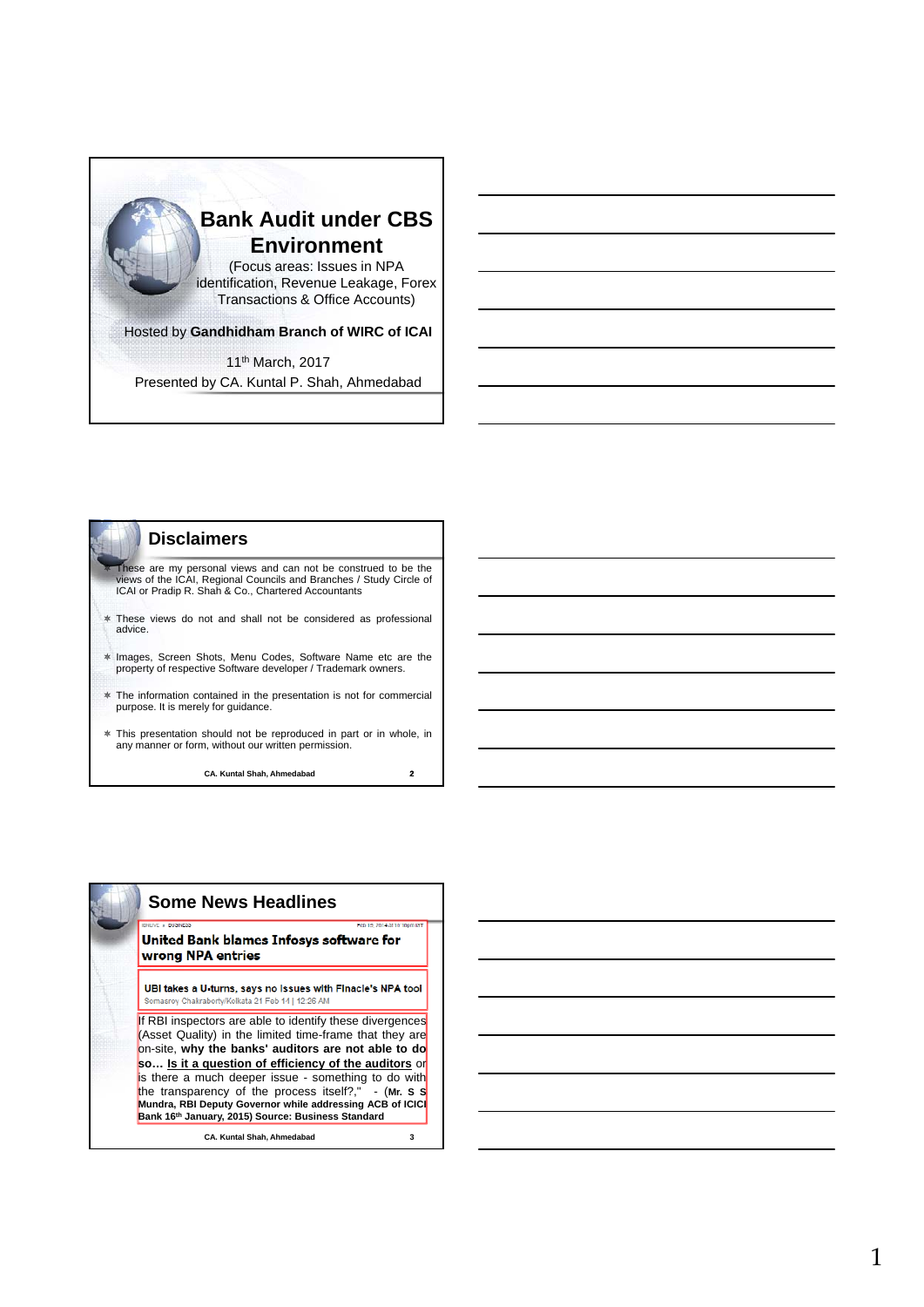| Package                           | Provider                                                 |
|-----------------------------------|----------------------------------------------------------|
| <b>Finacle</b>                    | Infosys                                                  |
| <b>FLEXCUBE</b>                   | <b>Oracle Financial Services Software,</b><br>(By iflex) |
| <b>TCS BaNCS</b>                  | <b>Tata Consultancy Services (TCS)</b>                   |
| <b>Alnova Financial Solutions</b> | <b>Accenture / Alnova</b>                                |
| <b>SAP Banking Services</b>       | <b>SAP AG</b>                                            |
|                                   |                                                          |





# **Parameters affecting NPA identification**

 $*$  In terms of directives issued by Ministry of Finance and Reserve Bank of India, it is mandatory for banks to identify the bad loans through CBS / Systems instead of conventional methods.

- \* CBS like other software work on GIGO principle.
- Master Data play an important role in correct identification of Bad Loans.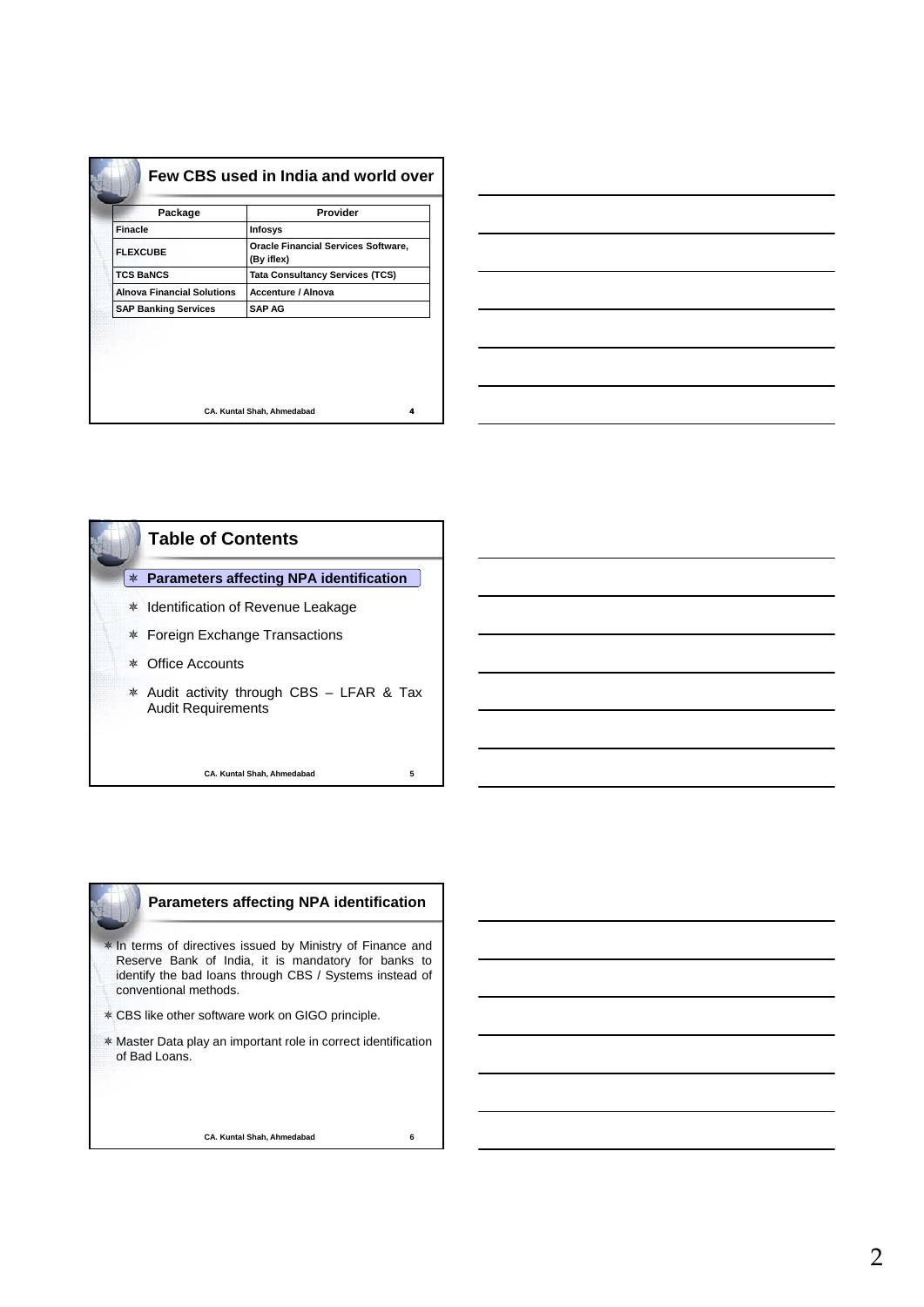

# **Parameters affecting NPA identification**

#### 1. **Discrepancies in setting up the EMI / Installments:**

- **Auditors' primary checks:** 
	- Whether EMI / installment is correctly setup.
	- $\triangleright$  Whether EMI / installment amount is matching with the Sanctioned Terms.
	- Whether periodicity of Installment is correctly classified as per Sanctioned Terms?

## **回** System support:

- **Finacle:**
	- ACI -> Option "E" Repayment details
- $\triangleright$  BaNCS:
	- DL/TL Accounts & Services → Enquiries → Account – Deposit / CC / OD Accounts & Services Enquiries Deposit / CC / OD Account *(Short & Long Inquiry options are available under both menu.)*
		- **CA. Kuntal Shah, Ahmedabad 7**



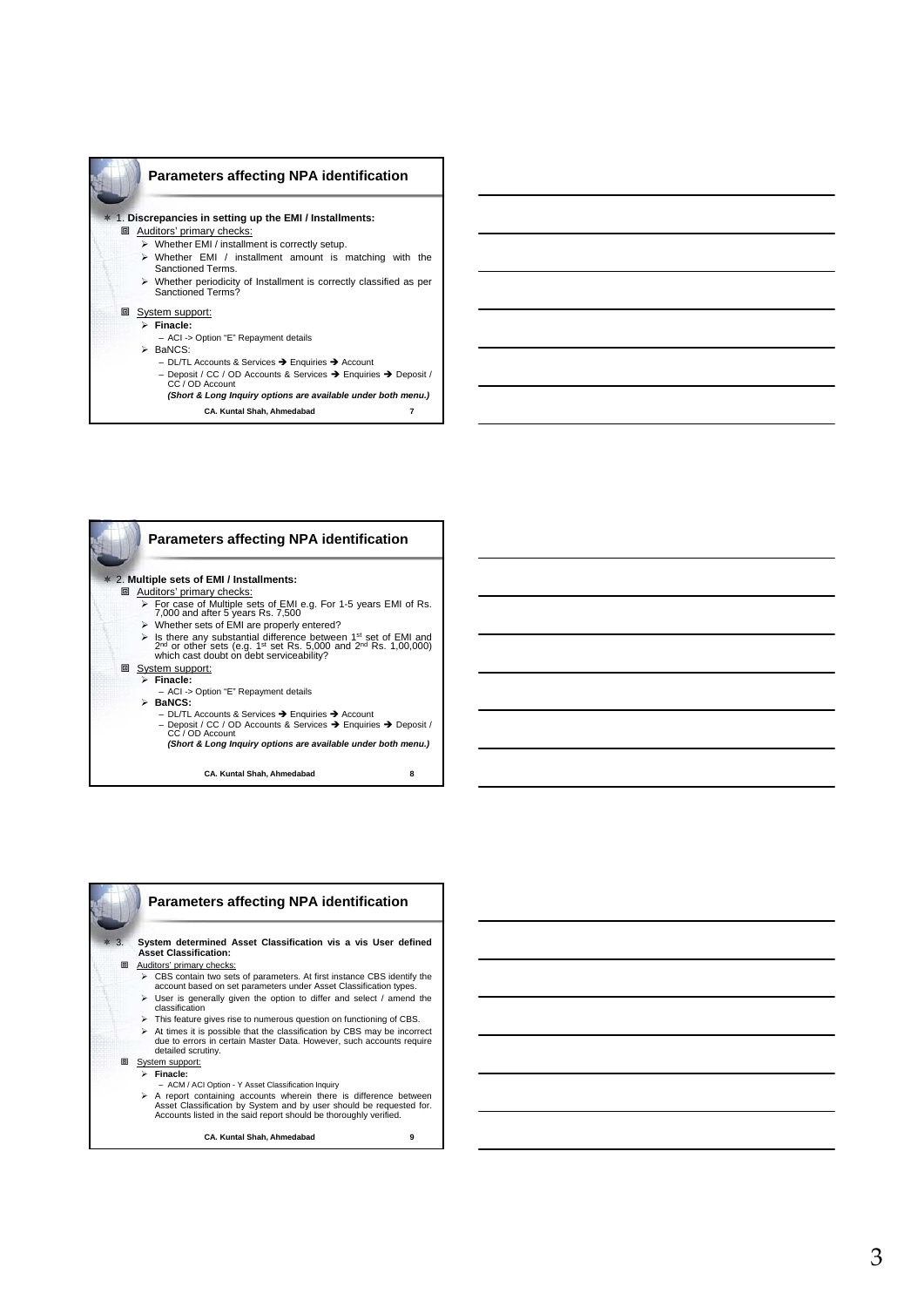

# 4. **Manipulation in SL / DP:**

## **回 Auditors' primary checks:**

- $\triangleright$  Changes in SL / DP should be cross checked with Sanctioned Letter.
- Whether any change in Limit is supported by necessary documentation?

## **回 System support:**

- **Finacle:**
	- ACLHM Account Limit History Maintenance

#### **BaNCS:**

– Tailormade report on Changes in Account Limits



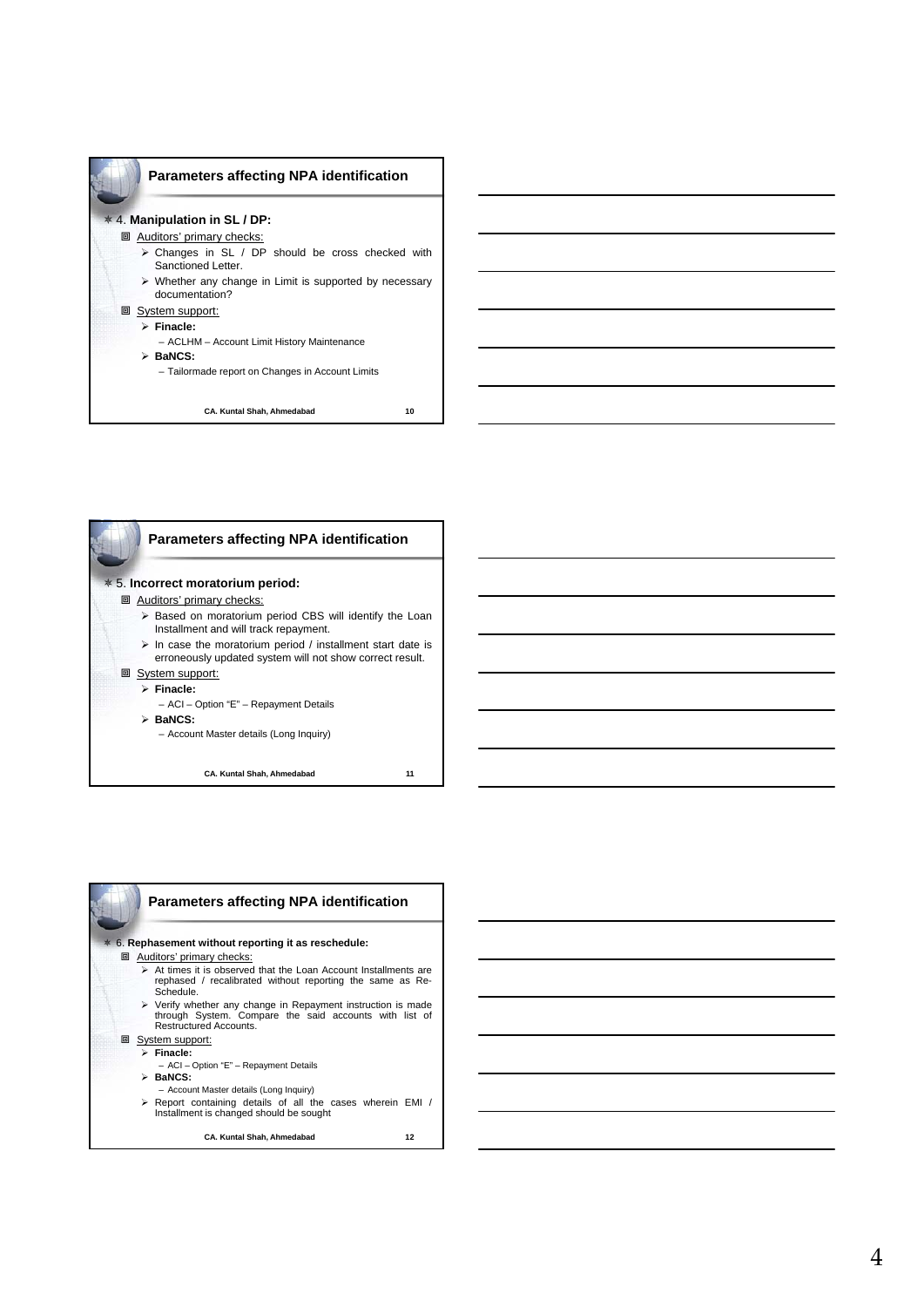

#### 7. **Installment Start Date is Future Date:**

**回 Auditors' primary checks:** 

- Check whether Installment Start Date entered as per sanctioned term.
- $\triangleright$  In case of future date system will not identify installment and any repayment received will be shown as "Overflow".

# **回 System support:**

- **Finacle:**
	- ACI Option "E" Repayment Details
- **BaNCS:**

– Account Master details (Long Inquiry)



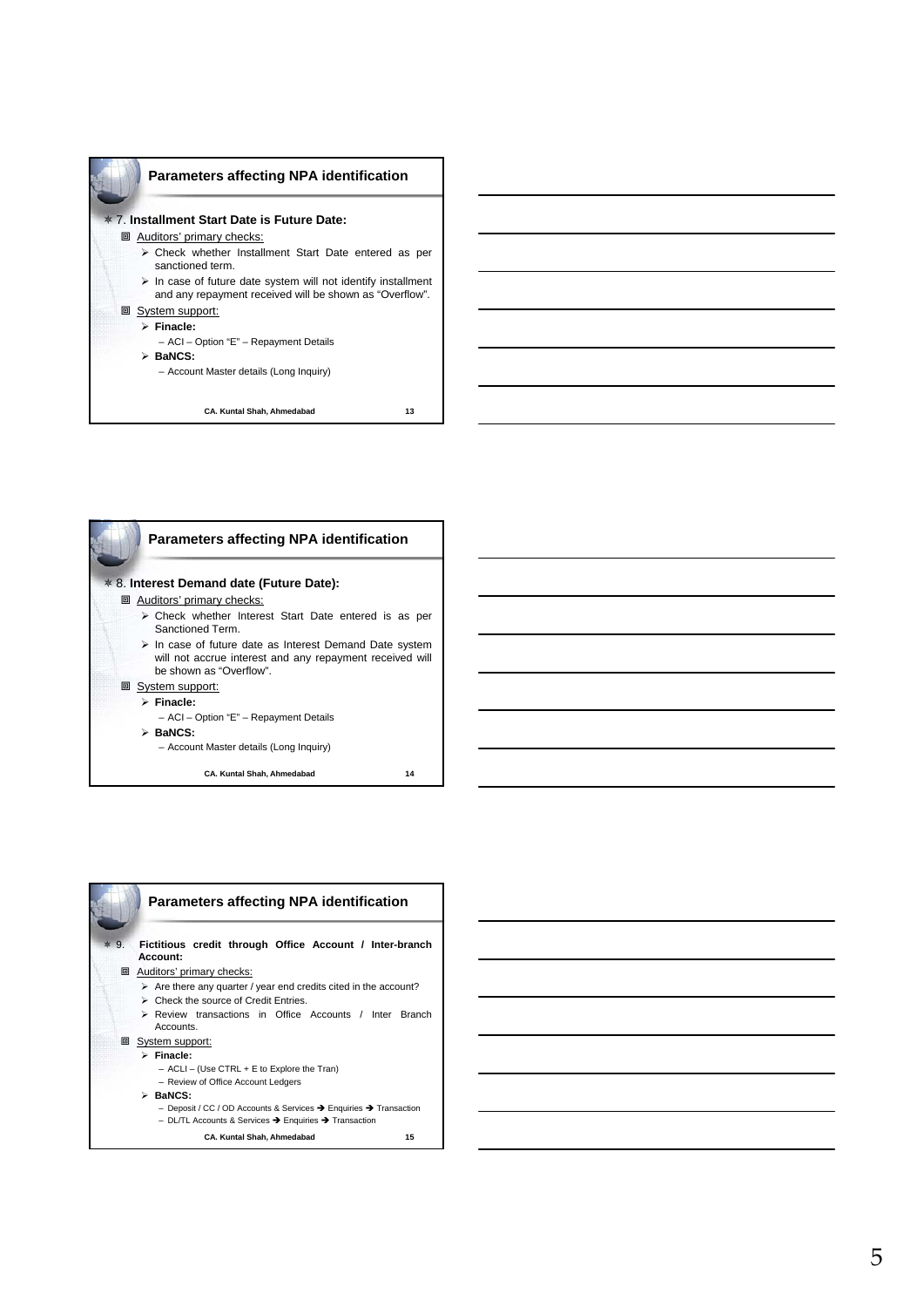



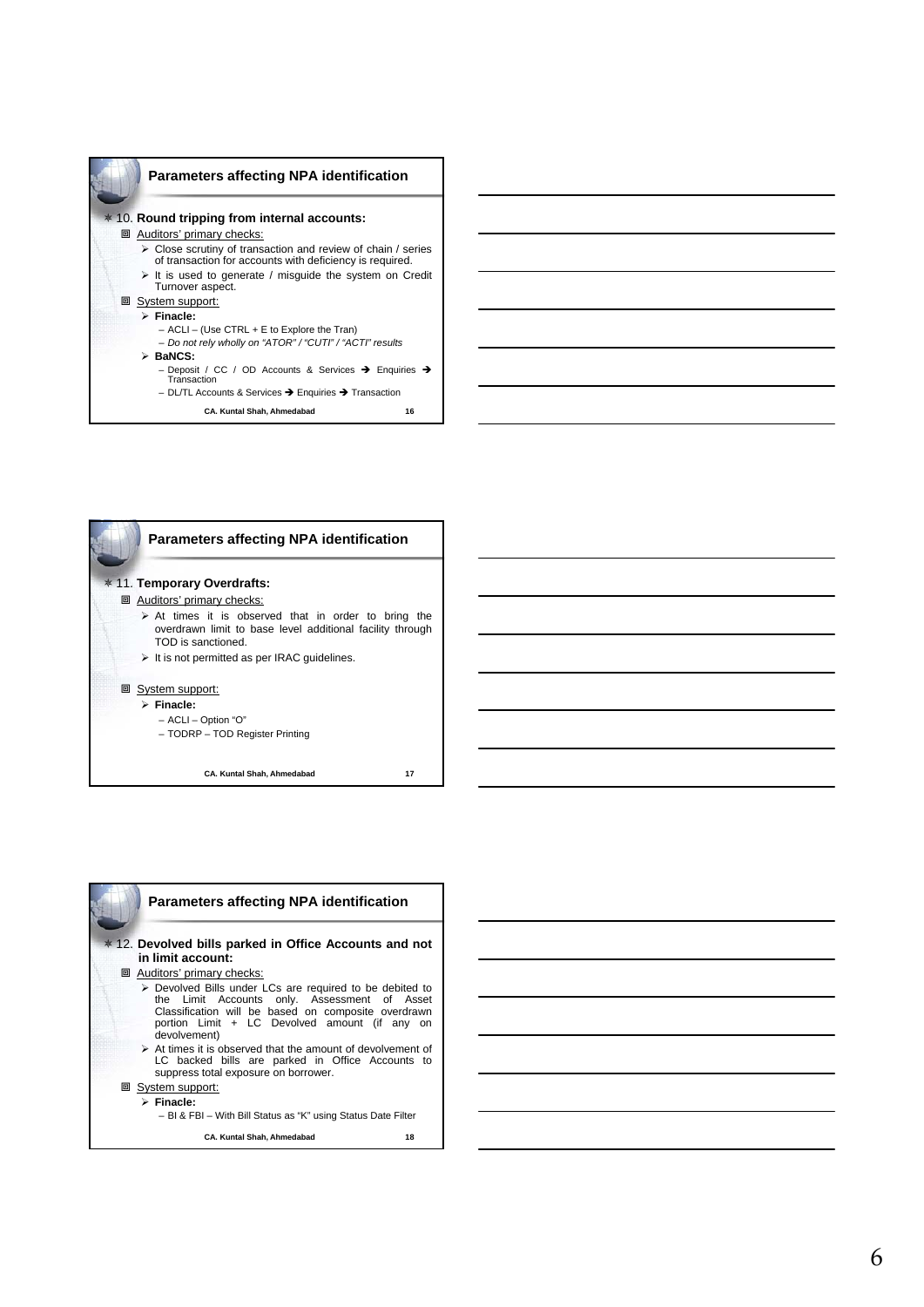

**CA. Kuntal Shah, Ahmedabad 19**



**CA. Kuntal Shah, Ahmedabad 20**



7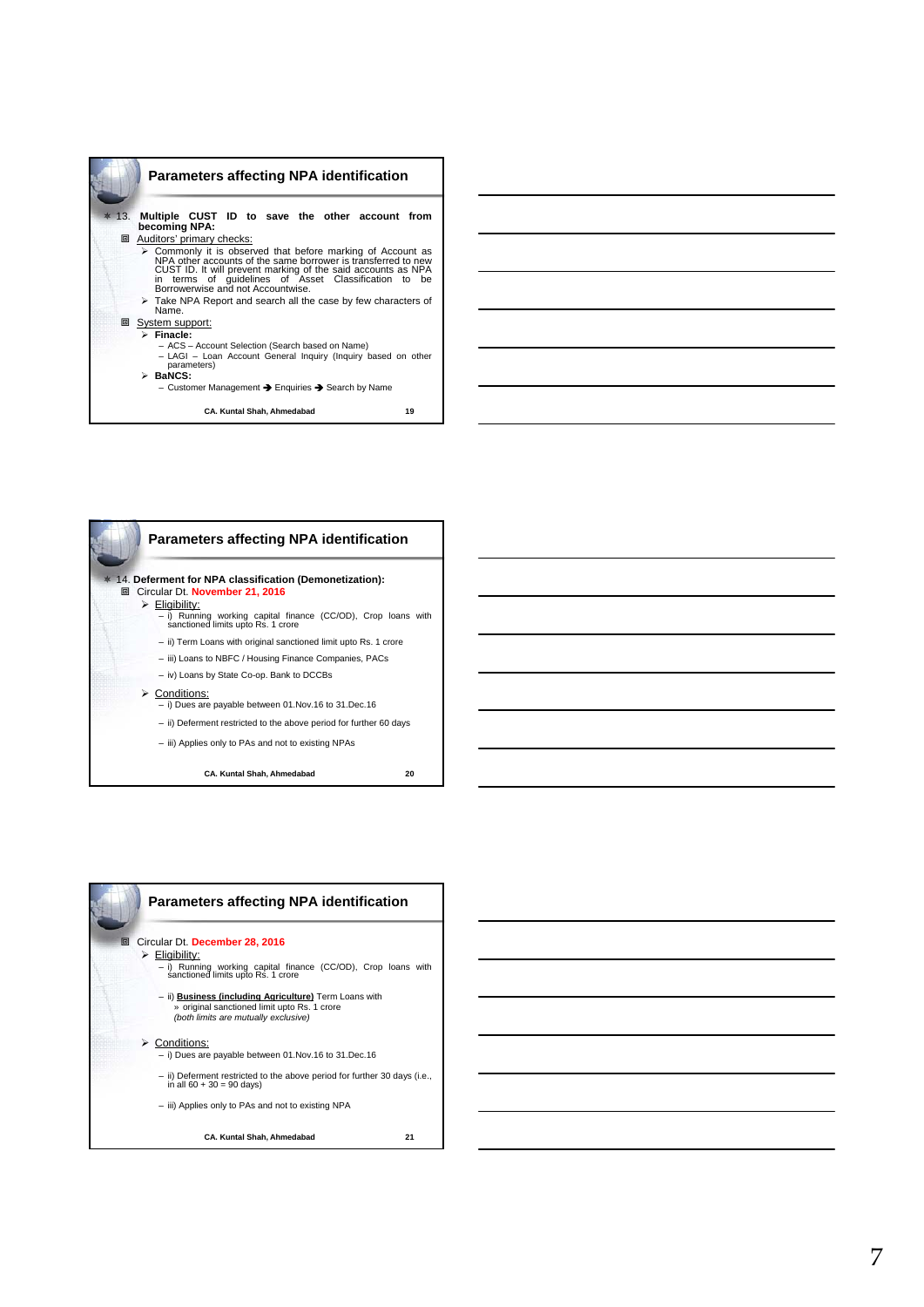



| <b>Identification of Revenue Leakage</b>                                                                                         |
|----------------------------------------------------------------------------------------------------------------------------------|
| * Primary revenue for Banks is Interest on Loans and<br>Advances.                                                                |
| * Charging of Interest is completely automated. However,<br>the processing is based on certain important parameters.             |
| * System parameters / fields which affect the Interest<br>Computation should be thoroughly verified.                             |
| * Let us discuss few event / scenario wherein there is<br>possibility of non application / incorrect application of<br>Interest. |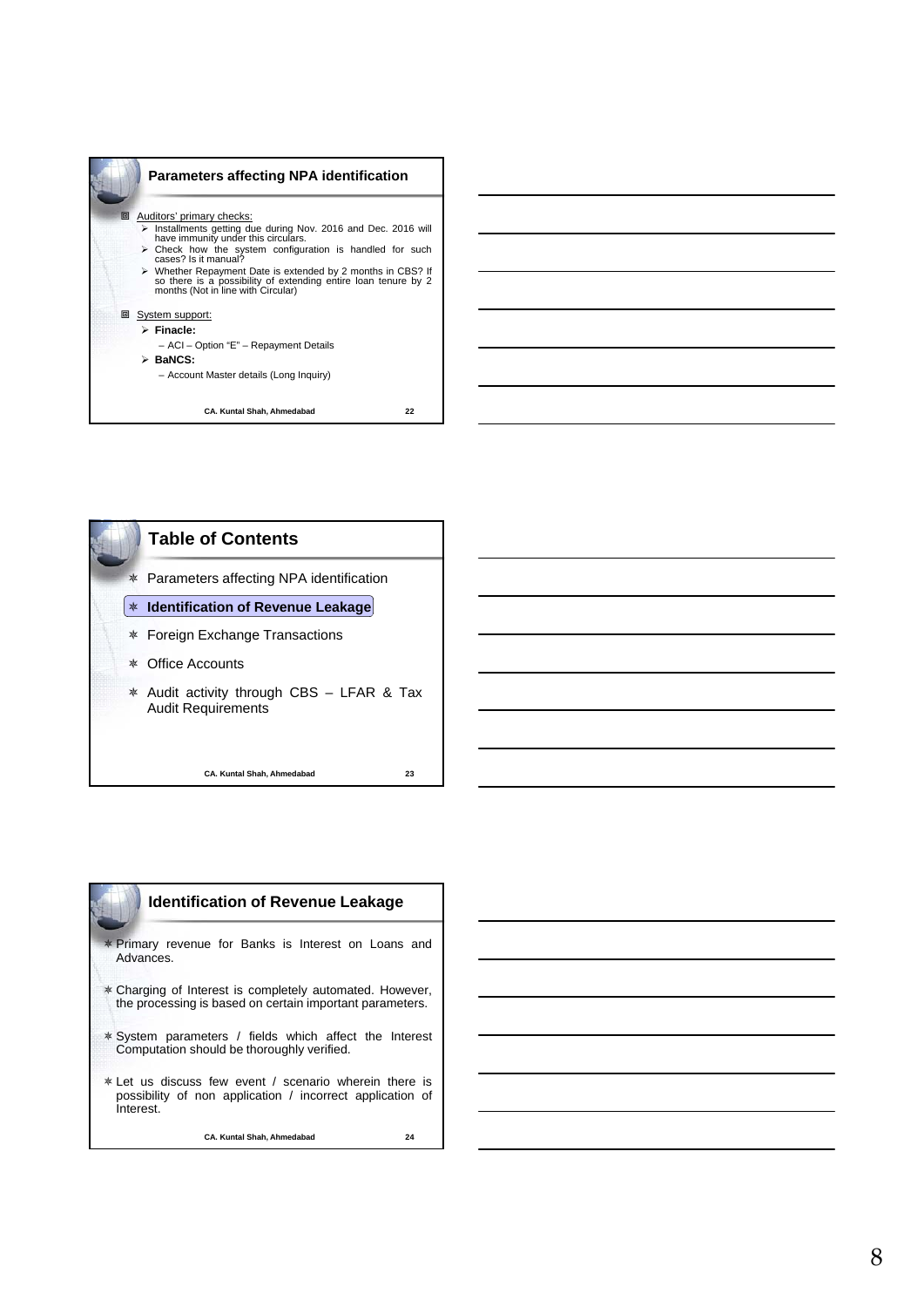



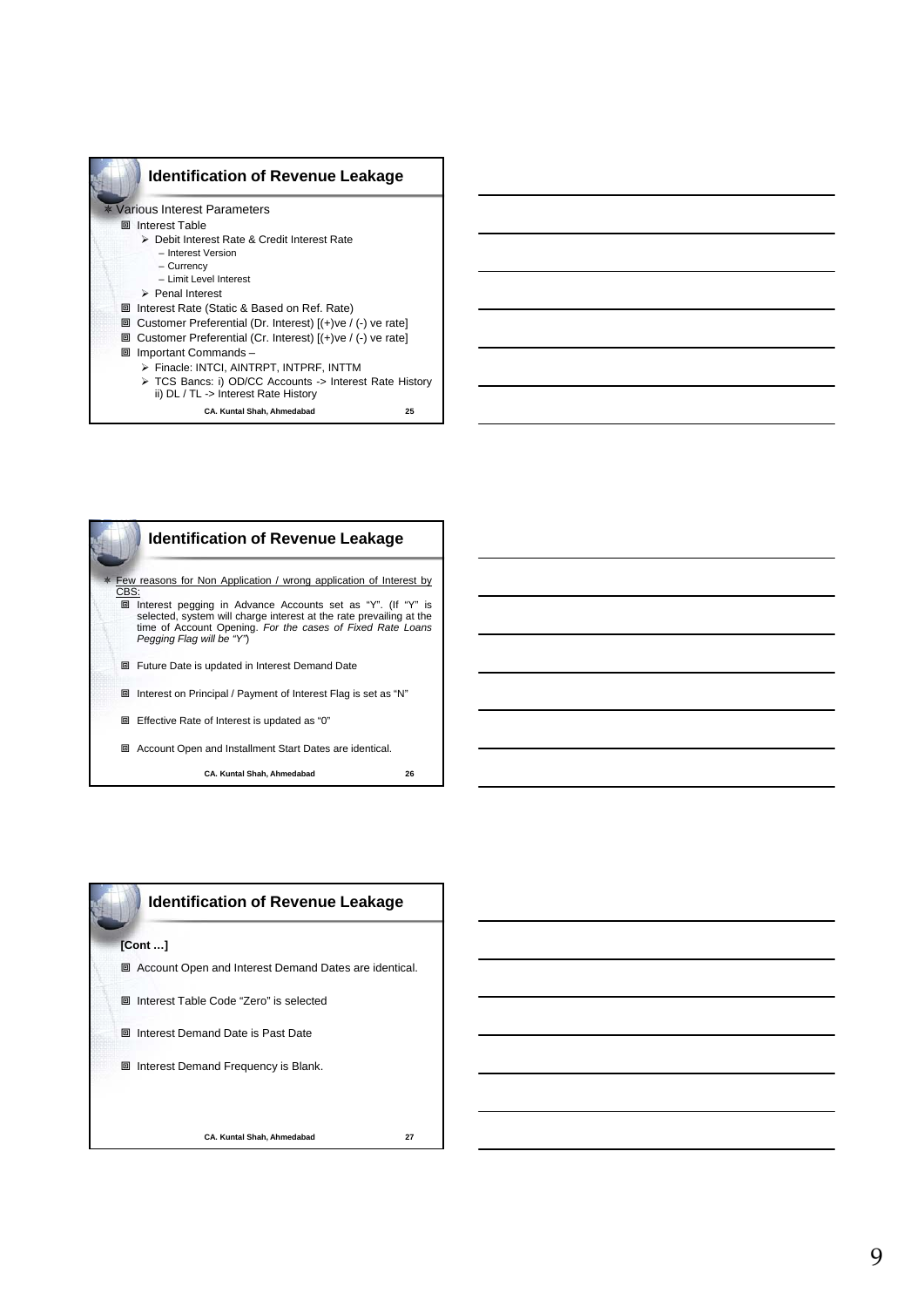





# **LFAR: For Branches dealing in Foreign Exchange Transactions**

- Material adverse points pointed out in the Audit Reports which continue to persist in relation to NRE/ NRO/ NRNR/ FCNR-B/ EEFC/ RFC ?
- Whether the Branch has followed the instructions and guidelines of the controlling authorities of the bank with regard to the following in relation to the foreign exchange. If not, state the irregularities: Deposits, Advances, Export Bills, Bills for collection, Dealing Room operations, Any other area
- Nostro Account Management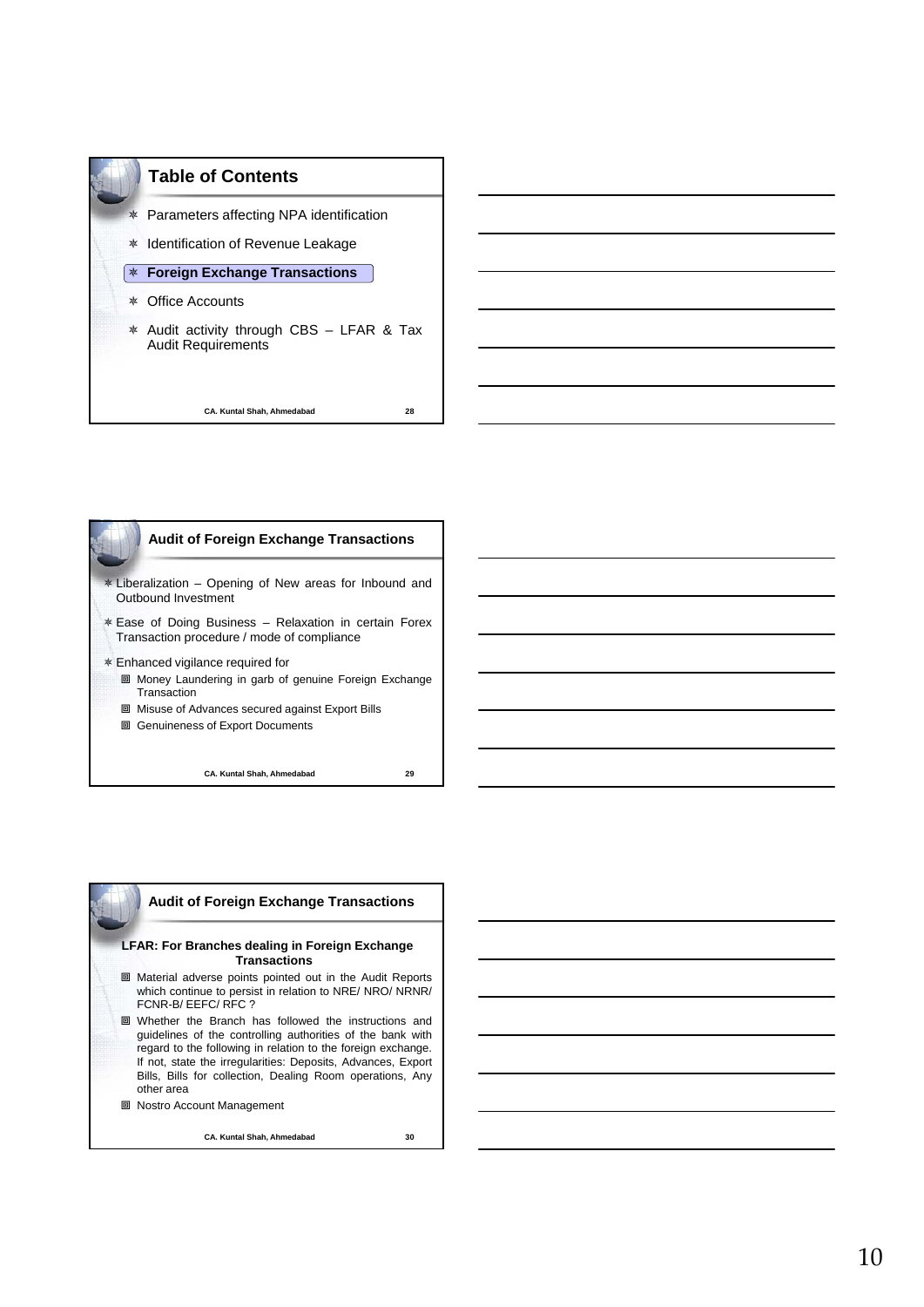



**Audit of Foreign Exchange Transactions**

#### **Devolvement of Import Bills under LC**

- Check the Reg. Type and Sub Type of Import Bills under LC
- Use Menu Option FBI (in Finacle) to search Bills under Import LC Delinked (Status Code "K" with Status Date Filter)
- Separate Account opened (if any) for Devolved Bills
- **B** Bill devolved but not crystallized in CBS
- Crystallization of Devolved Bill through Office Account.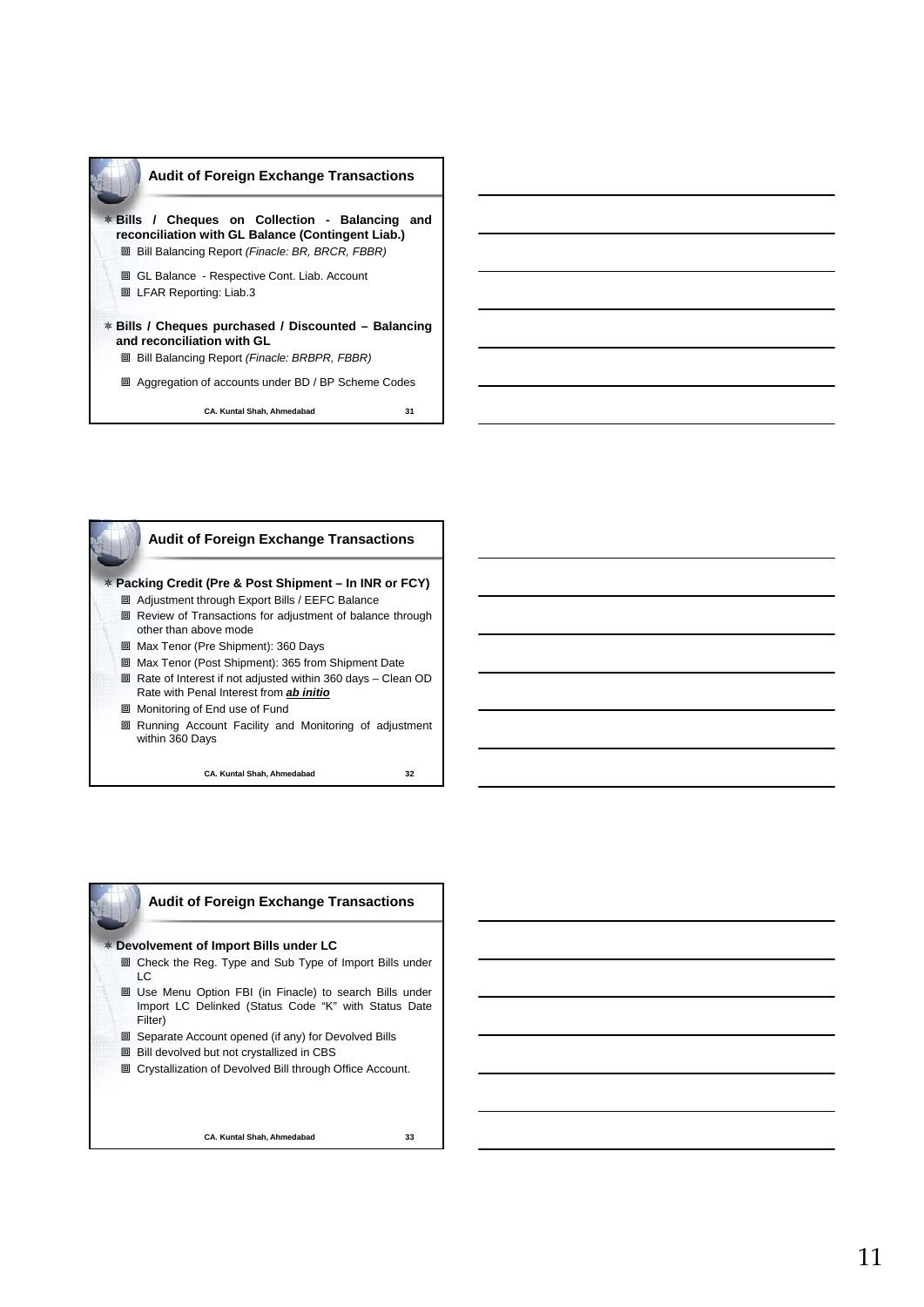







12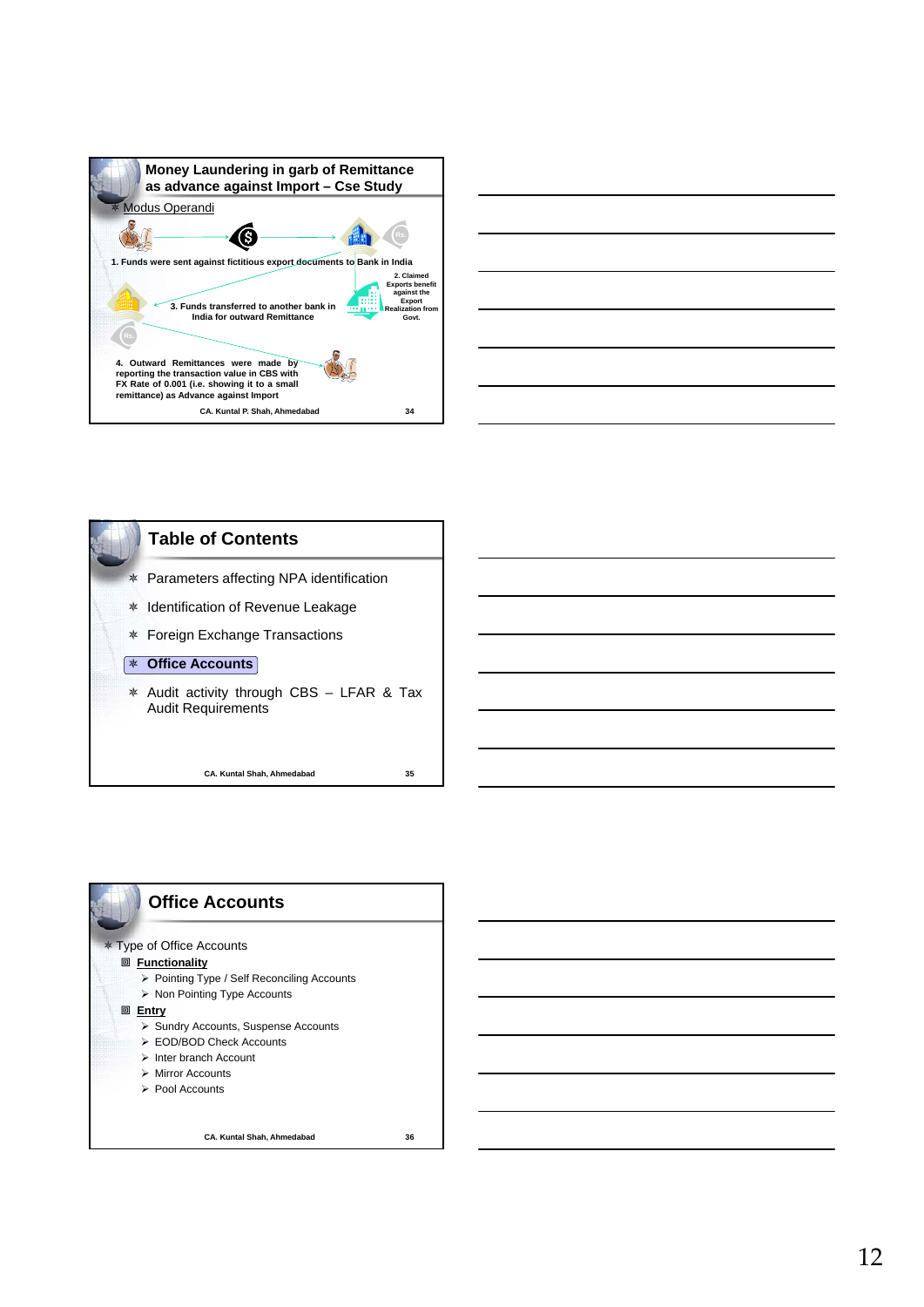| <b>Important Points in Office Accounts</b><br>Review    |        |
|---------------------------------------------------------|--------|
| * Cash Payment from Office Accounts                     |        |
| <b>* TOD through Office Accounts</b>                    |        |
| * Parking of Cash Difference in Office Accounts         |        |
| * Clearing / Remittance differences through<br>Accounts | Office |
| * Rotation of entries in Office Accounts                |        |
| <b>CA. Kuntal Shah. Ahmedabad</b>                       | 37     |



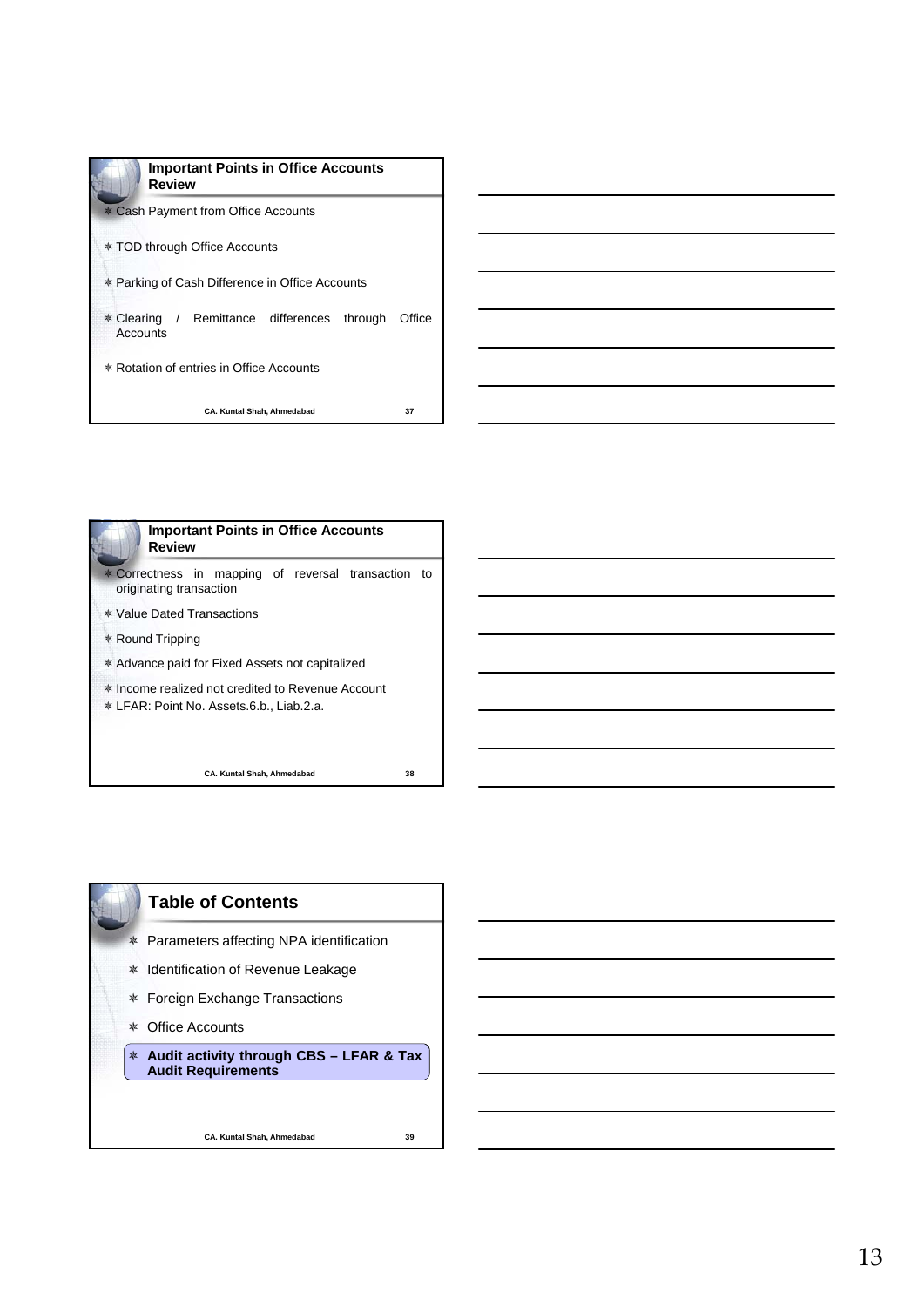



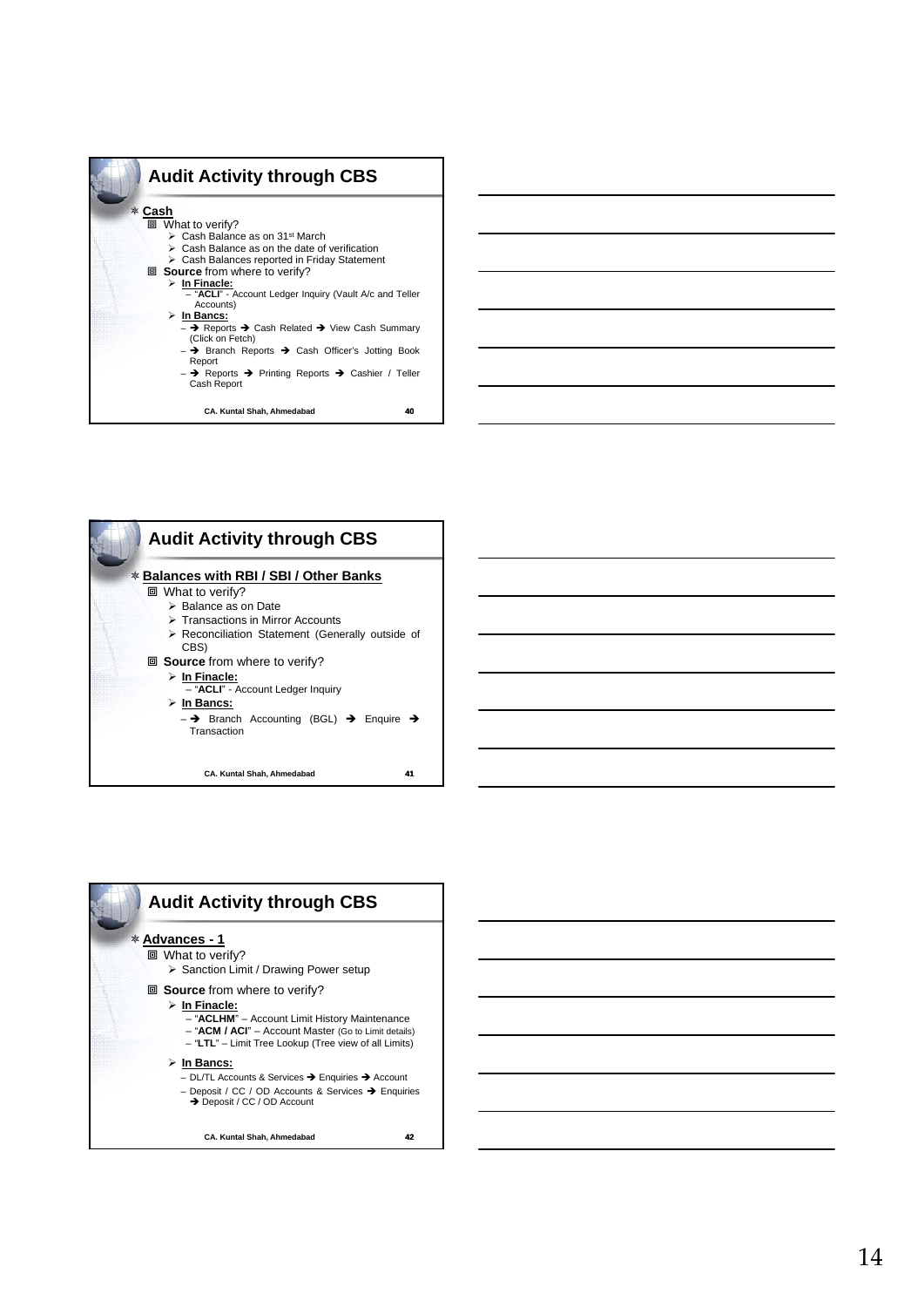



| <b>Audit Activity through CBS</b>                                                                                        |    |
|--------------------------------------------------------------------------------------------------------------------------|----|
| <b>* Advances - 4</b>                                                                                                    |    |
| 回 What to verify?                                                                                                        |    |
| $\triangleright$ Interest Rate History                                                                                   |    |
| 回 <b>Source</b> from where to verify?                                                                                    |    |
| $\triangleright$ In Finacle:<br>- "INTTM" - Interest Table Master Maintenance<br>(Under Inquire Mode – Account Specific) |    |
| ≻ In Bancs:<br>- Deposit / CC / OD Accounts & Services → Interest<br><b>Rate History</b>                                 |    |
| - DL/TL Accounts & Services → Interest Rate History                                                                      |    |
| <b>CA. Kuntal Shah, Ahmedabad</b>                                                                                        | 45 |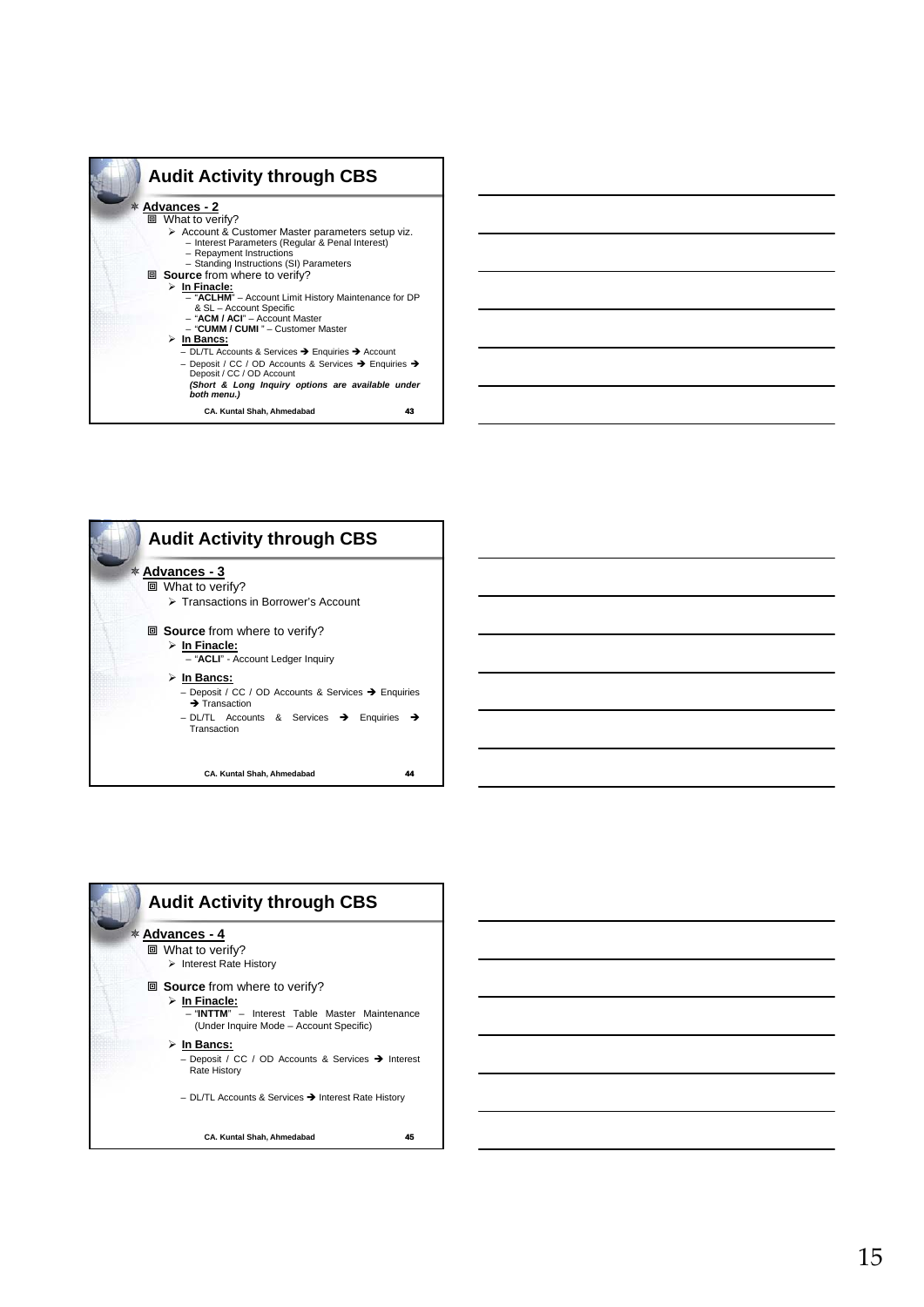| <b>Audit Activity through CBS</b>                                                                                                                                                                                                                                                                                                                         |
|-----------------------------------------------------------------------------------------------------------------------------------------------------------------------------------------------------------------------------------------------------------------------------------------------------------------------------------------------------------|
| $*$ Advances - 5<br>回 What to verify?<br>≻ Conduct of Account and Credit Turnover<br>- Turnover of CC Account based on Borrower's<br><b>Business profile</b><br>- In case of Loan accounts <b>ACTUAL</b> recovery of Installments and Interest                                                                                                            |
| <b>ID</b> Source from where to verify?<br>$\triangleright$ In Finacle:<br>- "ATOR" - Account Turnover Report<br>- "ACTI" - Account Turnover Inquiry<br>- "CUTI" - Customer Level Turnover Inquiry<br>≻ In Bancs:<br>- DL / TL Accounts & Services → Enquiries → Long<br>- Deposit/CC/OD Accounts & Services $\rightarrow$ Enquiries<br>$\rightarrow$ Long |
| CA. Kuntal Shah, Ahmedabad<br>46                                                                                                                                                                                                                                                                                                                          |



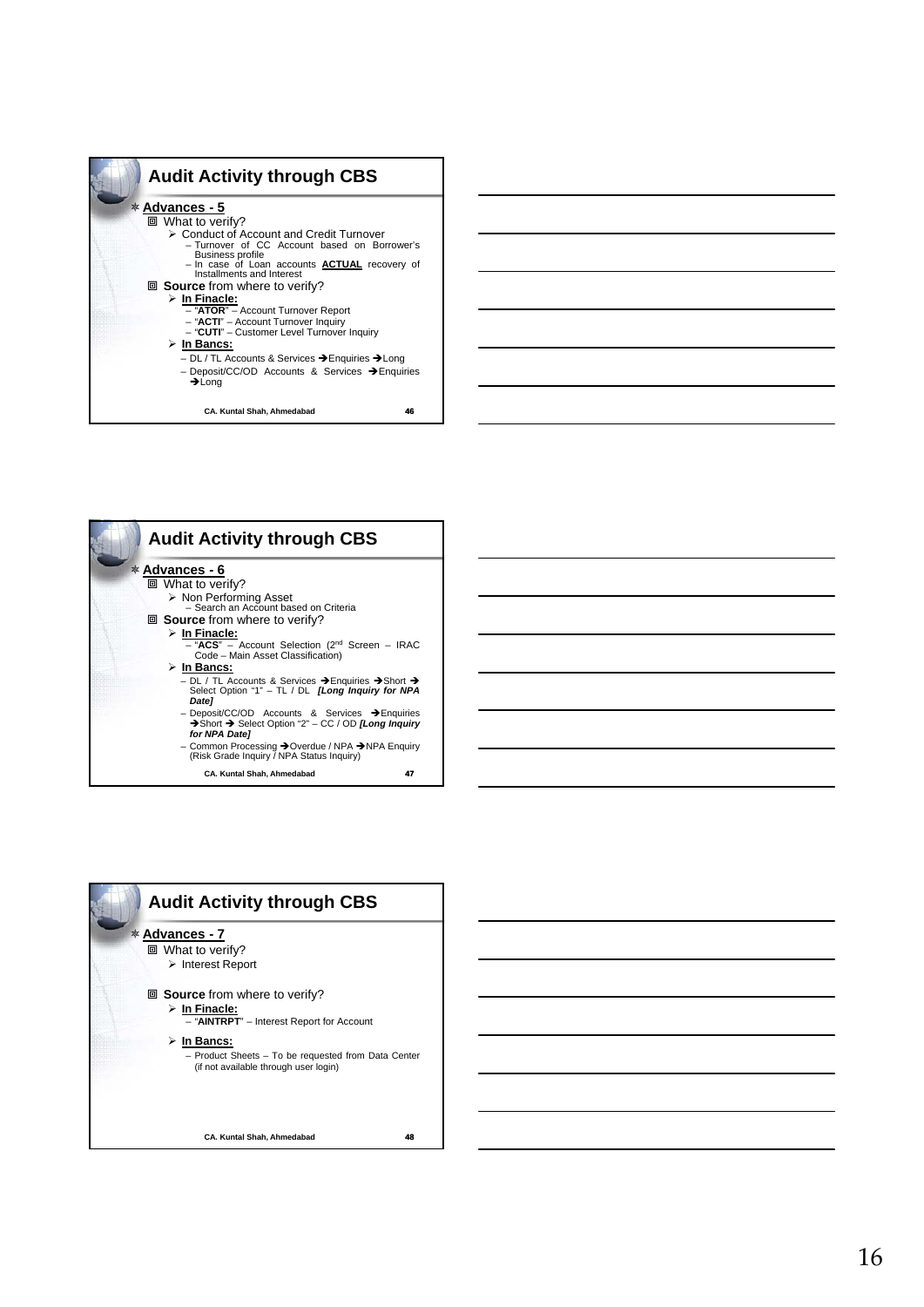



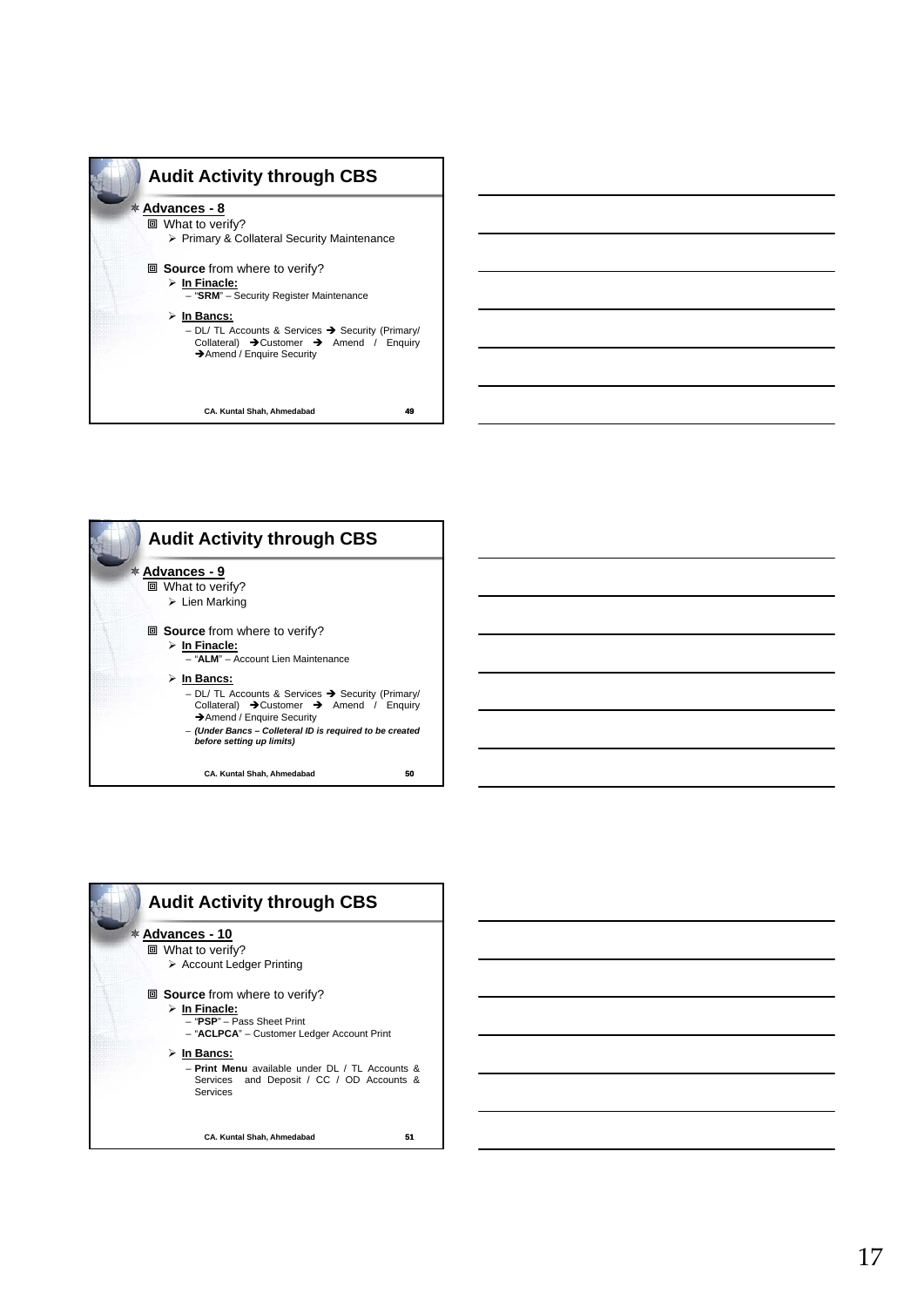





18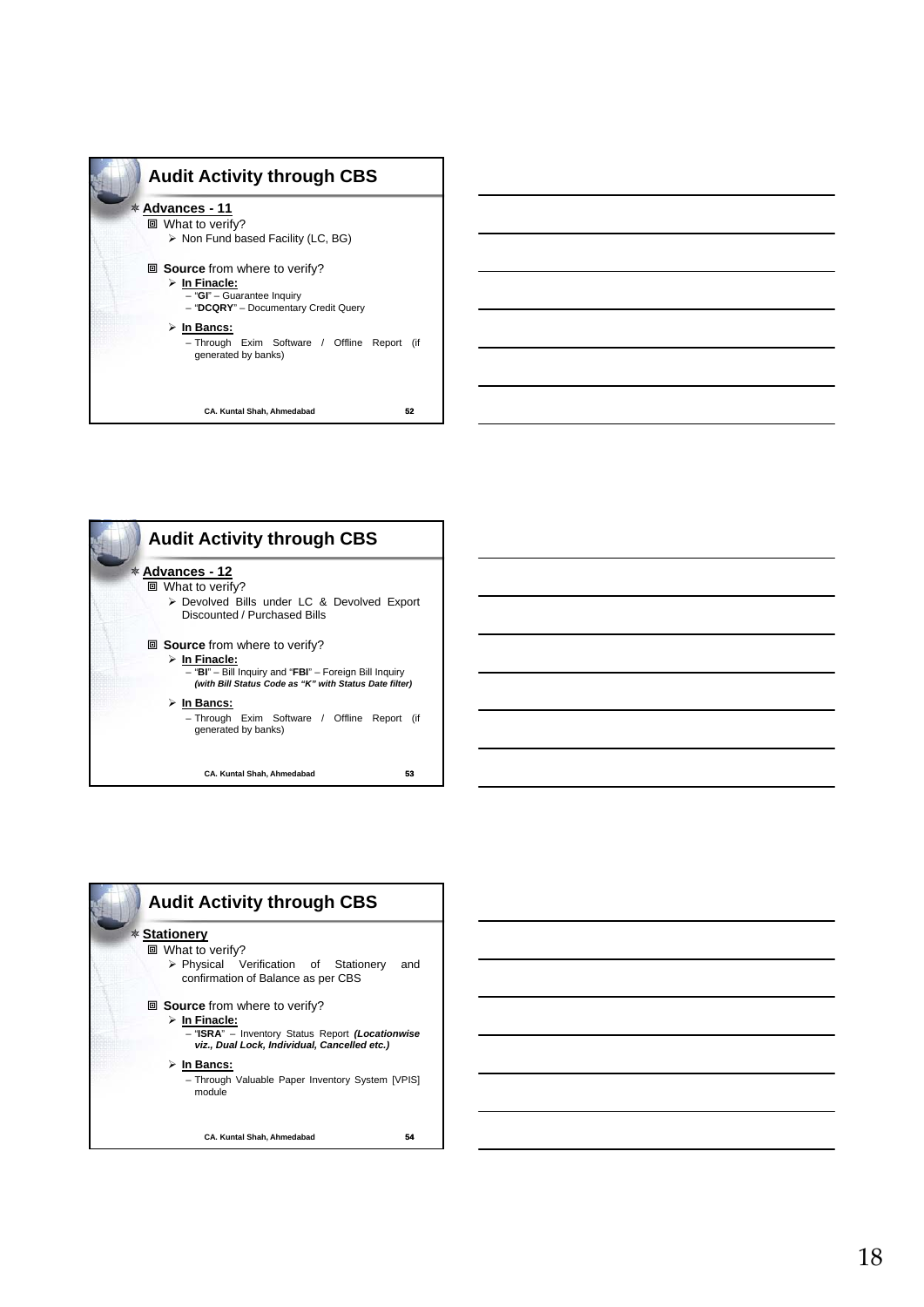



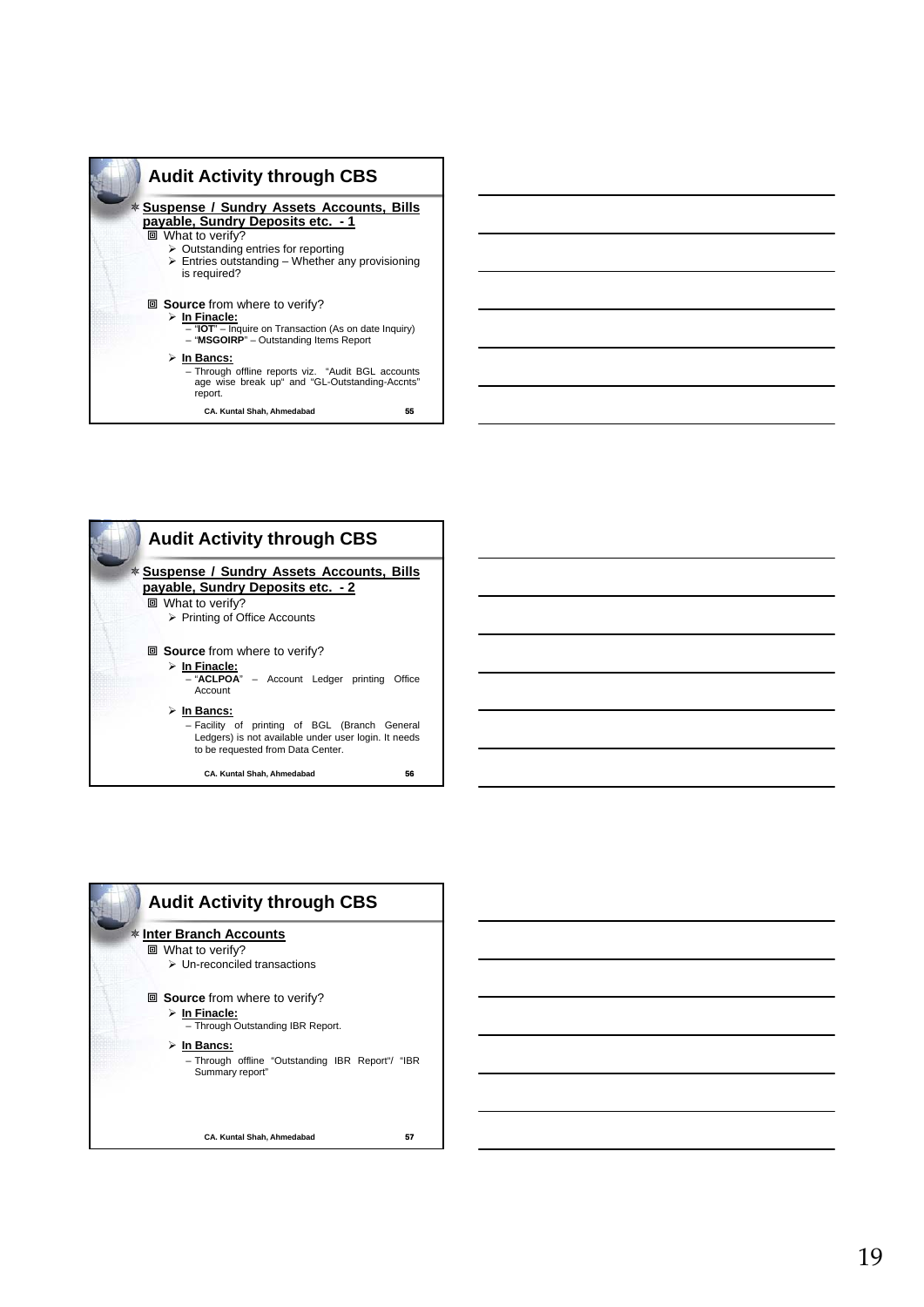



# **Audit Activity through CBS**

# **<b>I**rregularity Report:

- Reports for the month end and two days prior and after month end should be verified.
- $\triangleright$  Report contains details of Accounts where Balance in Accounts are greater than the Limits Sanctioned. Check whether the same is due to, – Application of Interest
	- Granting of Intra Day TOD
	- Passing of Instruments against Clearing Effects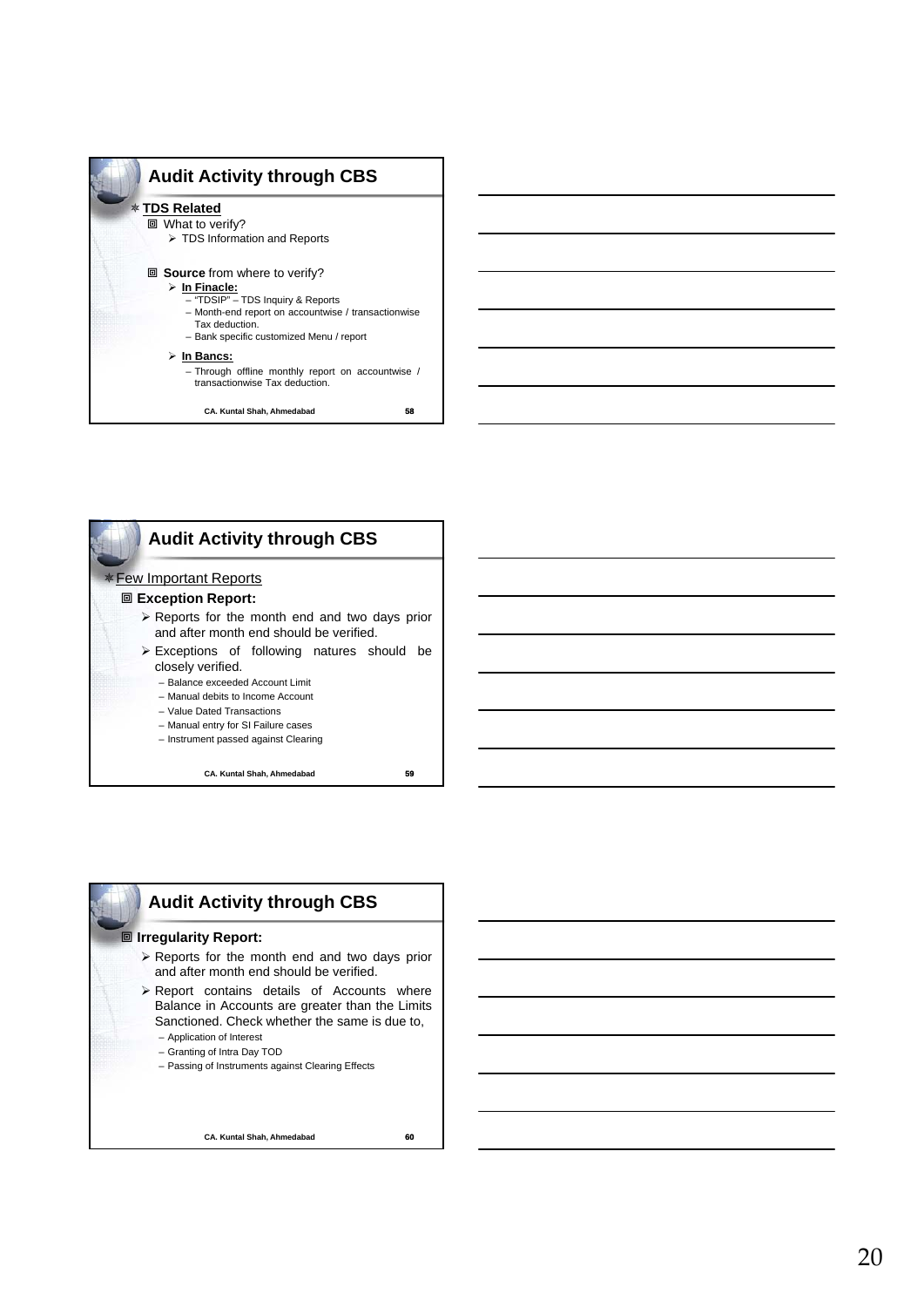

**CA. Kuntal Shah, Ahmedabad 61**





 **Report on Probable NPA / Health Code Accounts / Special Mention Accounts:**

- Obtain reports containing list of Accounts with various deficiencies.
- $\triangleright$  System identifies such accounts and a report on Probable NPA Account. Banks classify the accounts as Health Code Type 1, Health Code Type 2, SMA – 1, SMA - 2 etc.